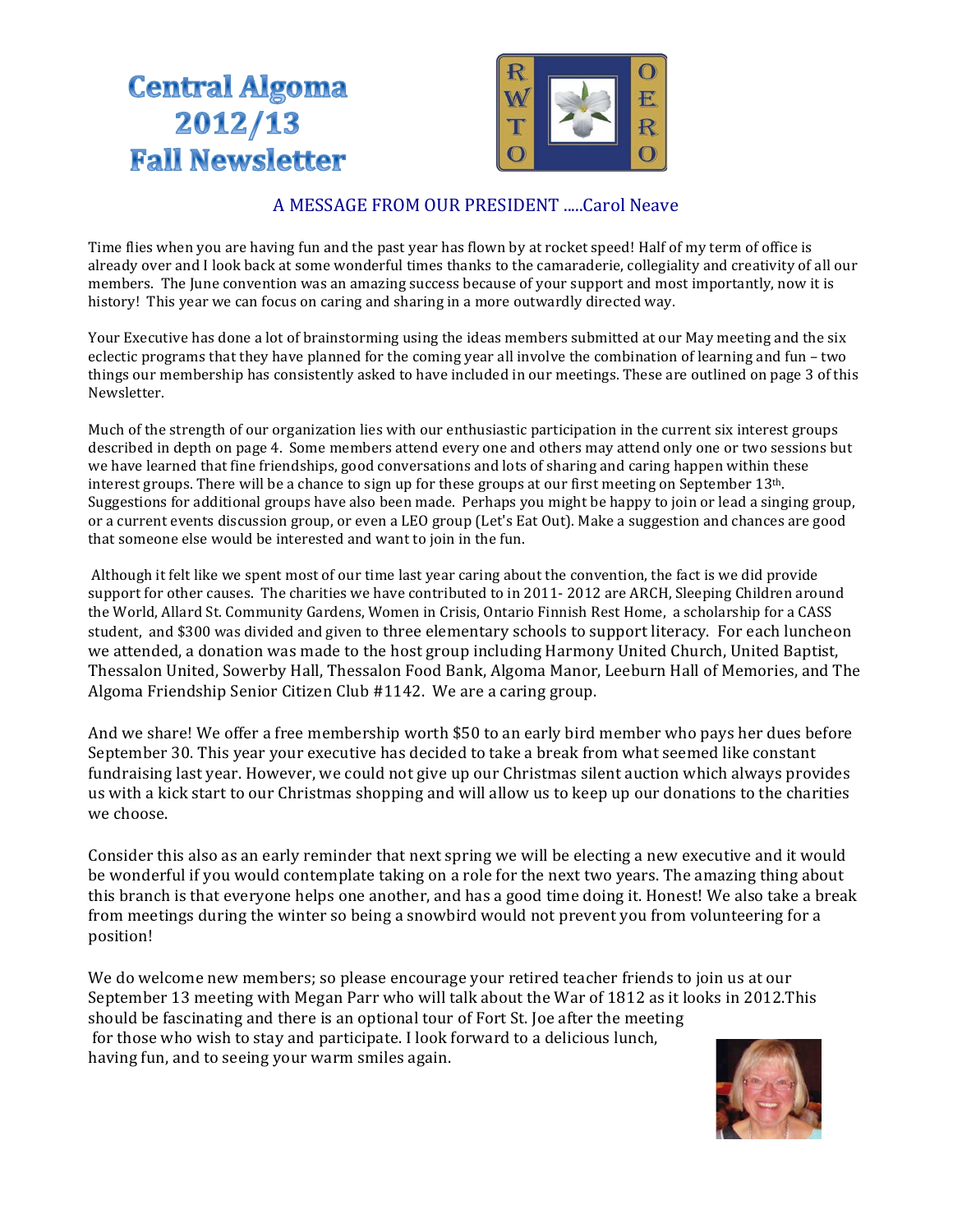#### **Farewell from Martha**

It is with mixed feelings that I confirm that we are getting settled in our new home in Ottawa. As I think back on the 15 years I have been a member of the

Central Algoma RWTO Branch, the memories of all the good times make me wonder how I could leave such a great bunch of ladies! I appreciated the way everyone made me feel welcome when we moved to Bruce Mines from Windsor, the support I received when I was somehow talked into being on the branch executive, the opportunity to become involved at the provincial level when Pat Fremlin, as President, asked me to be her recording secretary, the way everyone picked up on new ideas that we were able to bring back from Annual Conventions, and, finally, the enthusiasm of the entire group for hosting this year's Annual Convention. You have all made me proud to tell the entire Province that I have been a member of Central Algoma Branch!!

I know that many of you have ties to Ottawa... if you plan to be here for a visit, or are travelling through, please let me know you are coming, and perhaps we can get together to catch up on news and share a coffee or dinner or whatever (we even have an extra bed!). I will look forward to hearing Branch news - I did pay my membership fee for the coming year! Contact Info: 309-641 Bathgate Drive, Ottawa ON K1K 3Y3

Phone 613-744-8601 E-mail robert.summers@rogers.com

#### **Going Green**

**We are trying to do as much correspondence** by email to save costs and get information to **you faster. Please ensure that your email** address is up-to-date with Glenis and RWTO **head office.**

To receive your provincial newsletter, **Connections, by email, contact Beverley Pickard at rwtoconnections@yahoo.ca**

#### **Caring for our members**

If you know of anyone who is in need of a little cheering up or some sympathy, please contact our Goodwill Convenor, Shelagh Priest, at 705-248-2443. She will send cards or flowers or arrange a personal visit as appropriate.

#### **Important Phone Numbers**

If you have any questions about RWTO, our branch or your insurance, please contact one of the following:

#### **Central Algoma Branch**

| Carol Neave, President   | 705-248-2385 |
|--------------------------|--------------|
| Verna Lapish, Insurance  | 705-248-2289 |
| Shelagh Priest, Goodwill | 705-248-2443 |

#### **Provincial**

Marlene Falls, Area Director 705-256-1681 RWTO Provincial Office 1-877-607-6696 Email: info@rwto.org Website: www.rwto.org Manulife Insurance: 1-800-268-3763 Terry Kennedy, Insurance Broker: 1-905-339-2424 Judy Anderson, Insurance Convenor: 1-905-985-4257

#### **2012/13 Executive**

| <b>Past President</b>          | Nancy Konzuk          |
|--------------------------------|-----------------------|
| President                      | <b>Carol Neave</b>    |
| 1st Vice President             | Kathy Greening        |
| 2 <sup>nd</sup> Vice President | Carolyn Fremlin       |
| Treasurer                      | Glenis Johnstone      |
| <b>Secretary</b>               | Mary Jane Thompson    |
| Insurance Convenor             | Verna Lapish          |
| <b>Publicity Convenor</b>      | Marny Pollard         |
| <b>Social Convenors</b>        | Ruth Juhola           |
|                                | Kaija Breton          |
|                                | <b>Cathy Bennett</b>  |
| Telephone Convenor             | <b>Shirley Kent</b>   |
| Telephone Committee            | June MacDonald        |
|                                | Lily Ritchie          |
|                                | Catherine Bell        |
| <b>Newsletter Conv.</b>        | Nancy Konzuk          |
| <b>Issues and Concerns</b>     | Verna Lapish          |
| <b>History Committee</b>       | Nancy Konzuk          |
|                                | Joyce Ratz            |
| Goodwill Committee             | <b>Shelagh Priest</b> |
| Birthday Card Conv.            | Shirley Kent          |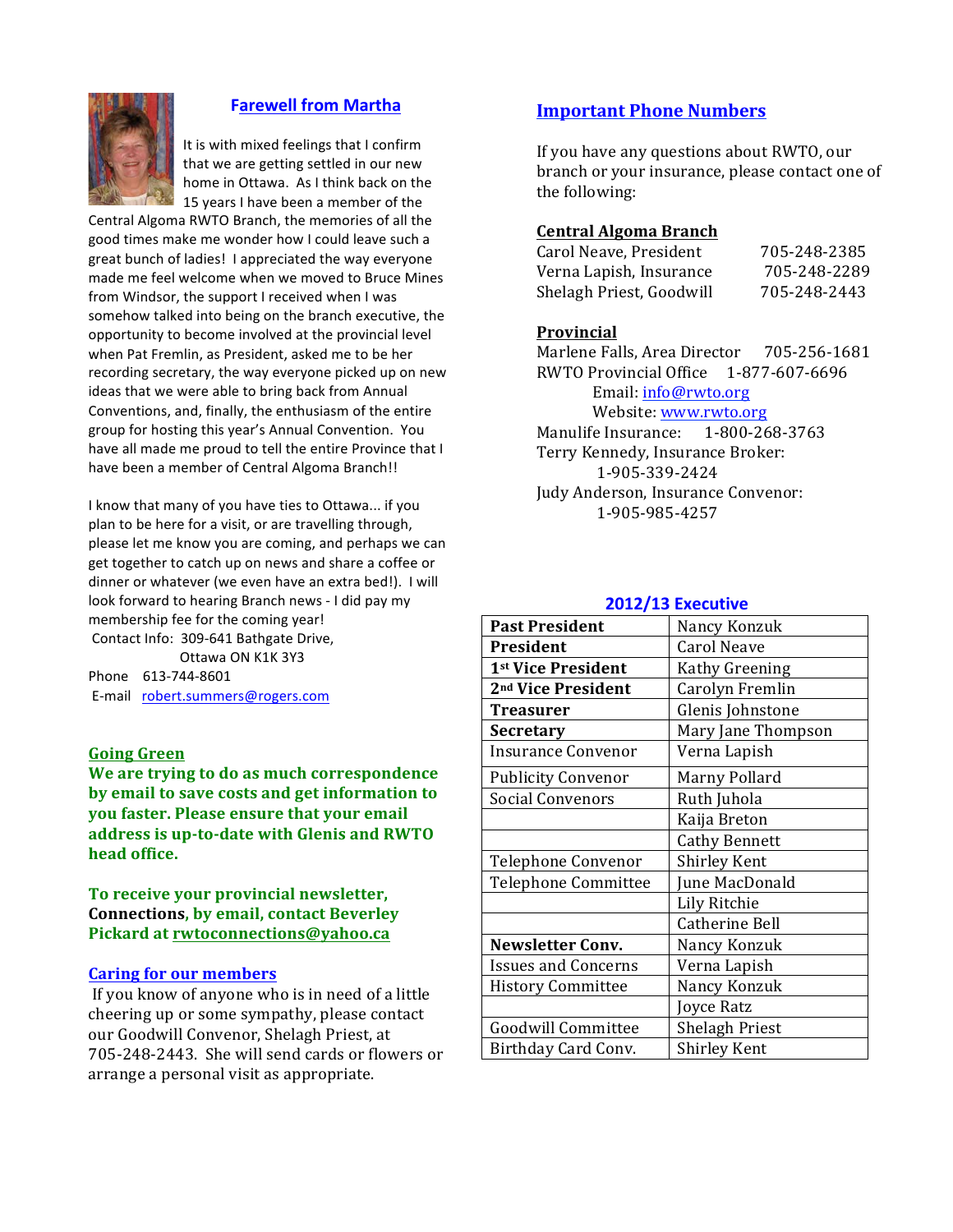# **Schedule of Meetings**

### **Thursday, September 13 Welcome Back to History or We Won the War!**

 $11$  a.m.  $- 2$  p.m. Harmony - St. Mark's United Church, Richards Landing (next door to Matthews Memorial Hospital) Lunch catered by Harmony - St. Mark's U C W Cost \$13

#### **Speaker - Megan Parr (events) coordinator for1812 activities**) How the War of 1812 looks in 2012

Welcome back current members and a special welcome to new members who will receive a free lunch if they join that day. Membership fees are \$50.

#### **Tuesday, October 30 Annual Joint Meeting with Sault Branch**

 $11$  a.m.  $- 2$  p.m. Echo Bay United Church 200 Church St., Echo Bay Lunch catered by the UCW Cost TBA **Speaker: Leslie Uttley, President of Provincial RWTO**

Prizes for the best Halloween costumes or if you are shy, dress in black and orange colours!

#### **Thursday, December 6 Christmas Carol Sing-a-long**

 $11$  a.m.  $- 2$  p.m. Oddfellows Hall, Main St. across from the Post Office, Thessalon Catered by The Rebeccas Cost TBA Please wear colours of red, green and/or white Bring along a bell, chime, spoon or other musical tool **Silent Auction**: Bring a contribution so that we all may do some Christmas shopping! Proceeds to go towards our charities of Literacy and CASS scholarship Bring clean books and Magazines to donate to Algoma Manor

# **Thursday, April 18**

**Polar Express Tag Team**  $11$  a.m.  $- 2$  p.m. Bruce Station Hall Turn left on Highway 638 at Bruce Mines Lunch catered by Cloudslee UCW Cost TBA **Speakers: Sheila Currie and Linda MacDonald Arctic and Antarctic Tales** Please bring Food Bank items for Bruce

Mines 

#### **Wednesday, May 15 Algoma Rocks!**

11 a.m.  $-$  3:30 p.m. Sowerby Hall - Down the Line past Thessalon A brown bag lunch picnic– bring your own or arrange a trade **Geology Bus Tour** – starts 3 billion years ago – not the tour Tour guide: Betty Buchanan Cost TBA

#### Thursday, June 13 **Local Industry--Mmmmilko**

 $10$  a.m.  $- 2$ : 00 p.m. Meet at **Fremlin Dairy Farm** Turn west on Calabogie Rd. from Highway 17E, east of Echo Bay Wear suitable farm clothes and shoes Yes, there will be prizes Tour followed by lunch at Bar River Hall Lunch catered by UCW and WI Cost TBA **Installation of new Executive**